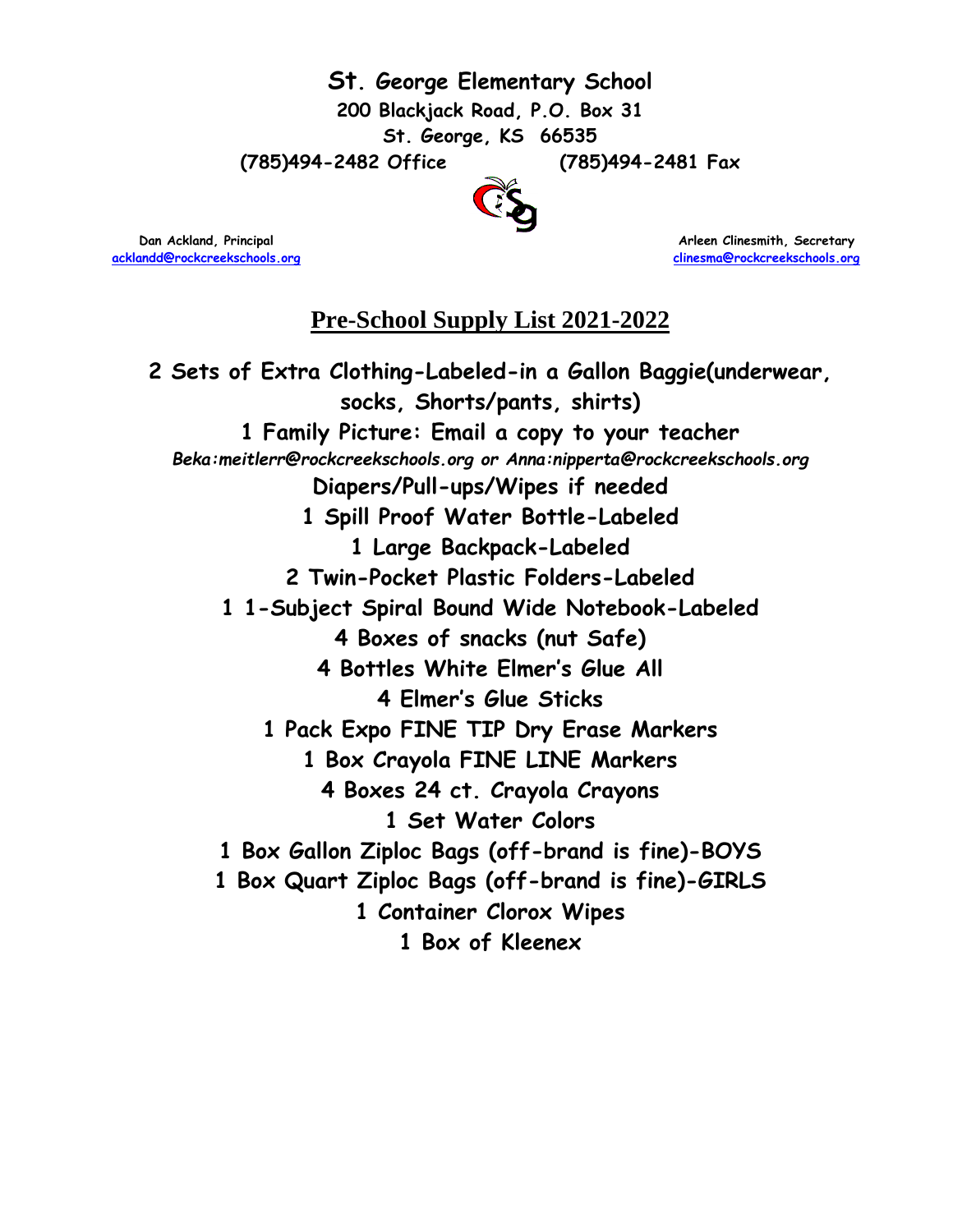**St. George Elementary School**

**200 Blackjack Road, P.O. Box 31**

**St. George, KS 66535**

**(785)494-2482 Office (785)494-2481 Fax**



**[acklandd@rockcreekschools.org](mailto:acklandd@rockcreekschools.org) [clinesma@rockcreekschools.org](mailto:clinesma@rockcreekschools.org)** 

 **Dan Ackland, Principal Arleen Clinesmith, Secretary and Arleen Clinesmith, Secretary** 

## **Kindergarten Supply List 2021-2022**

**\* 2 boxes of Kleenex \* 1 shirt to paint in (old one) -** *label* **\* 4 1/2" metal pointed scissors (Fiskars)-** *label* **\* 3 pencils- (# 2 only) \* 1 box water colors (Prang brand preferred)-** *label* **\* 10 boxes of snack items- MUST BE NUT SAFE (cannot contain nuts or be processed in a plant that could have contained nuts. Please read labels carefully!) \* 1 backpack – (not tiny preschool size) –** *label* **\* 1 pair of tennis shoes & socks for P.E. only (used are okay) –** *label* **\* 18 regular sized glue sticks \* 2 (Pink Pearl brand) rubber erasers \* 1 box (Crayola) washable markers (large, classic colors ONLY) –** *label* **\* 2 boxes of (Crayola) crayons, 24 count (not fat ones) –** *do not label* **\* 1 plastic pencil box that snaps shut (It needs to be able to hold many of their school supplies with easy access. EX: no dividers or small compartments…) –** *label* **\* 1 sheet of stickers (any theme) \* 5 paper pocket folders (your child's choice) OR 2 plastic pocket folders–** *label top right* **\* Fine tip/skinny (Expo) dry erase markers, black only- (package of 4) \* 1 Change of clothing-** *label with name of child* **\* 1 Small reusable water bottle to be left at school–** *label* **\* 1 box (Crayola) colored pencils 24 count \* 1 round tub of Clorox wipes \* BOYS ONLY- 1 box of gallon sized bags (30 count) \* GIRLS ONLY- 1 box of quart sized freezer bags (40 count)**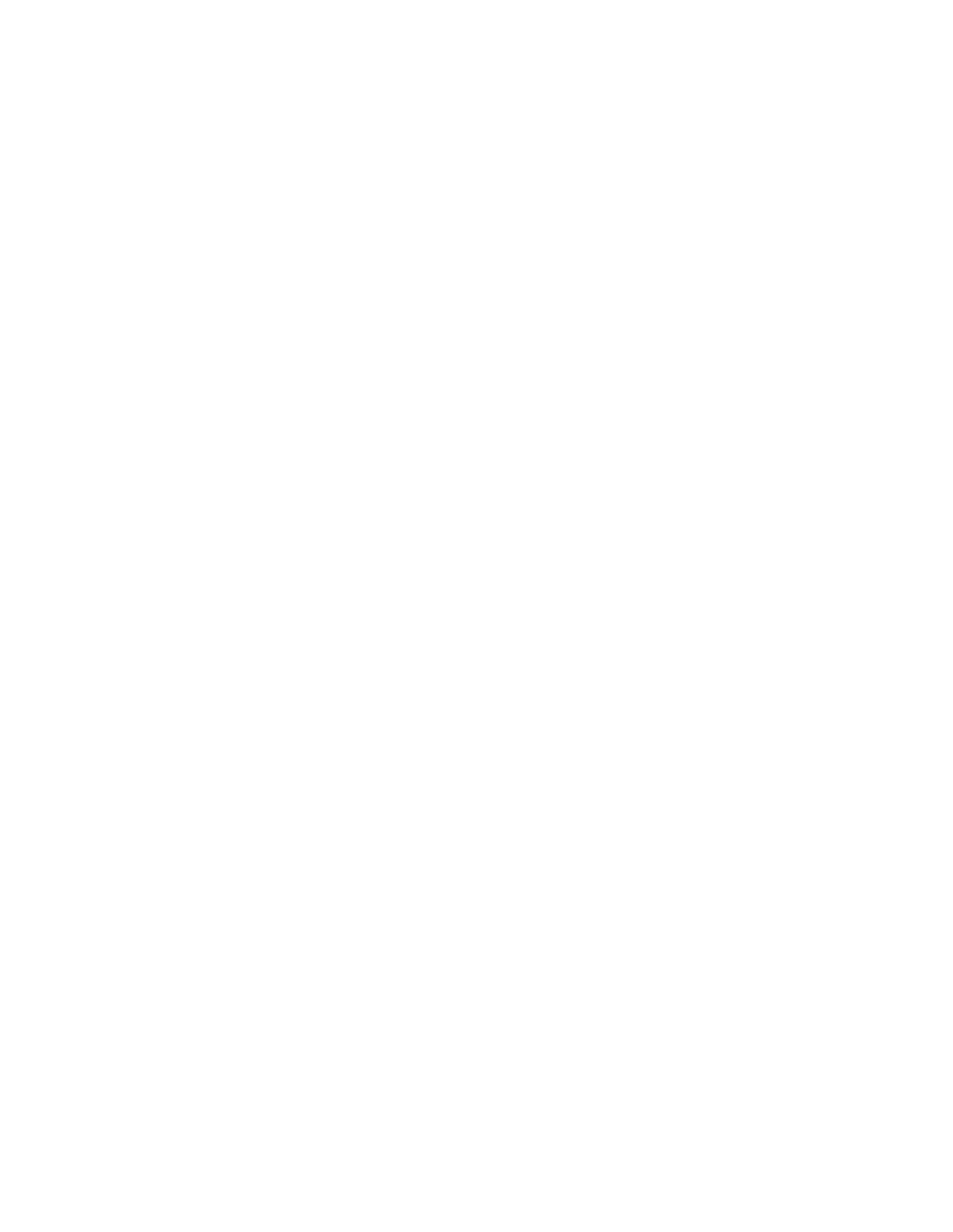

**[acklandd@rockcreekschools.org](mailto:acklandd@rockcreekschools.org) [clinesma@rockcreekschools.org](mailto:clinesma@rockcreekschools.org)** 

**Dan Ackland, Principal Arleen Clinesmith, Secretary and Arleen Clinesmith, Secretary and Arleen Clinesmith, Secretary** 

## **First Grade Supply List 2021-2022**

2 Plain Plastic (translucent) pencil boxes w/no dividers 2 large pink erasers 24 #2 pencils, plain wooden pencils (sharpened please) 1 box Crayola markers (10 count) 8 Large dry erase markers – assorted colors 2 boxes of Crayons 24 ct. 1 pair of pointed scissors (Fiskars) *Used are fine* 1 box of water color paints (Prang) *Used are fine* 4 boxes of snack items- We will ask for more 2<sup>nd</sup> semester. 1 pair of tennis shoes for P.E. only *Used are fine* 2 **K-2 Primary Handwriting JOURNAL –Creative Story Tablet** (Mead brand) 2 pocket folders (plastic please) 8 large glue sticks 1 ream 20# copy paper 2 containers Clorox wipes

1 hand sanitizer (boys only)

1 large box of Kleenex (girls only)

\*\*\* Highlighted items need to be labeled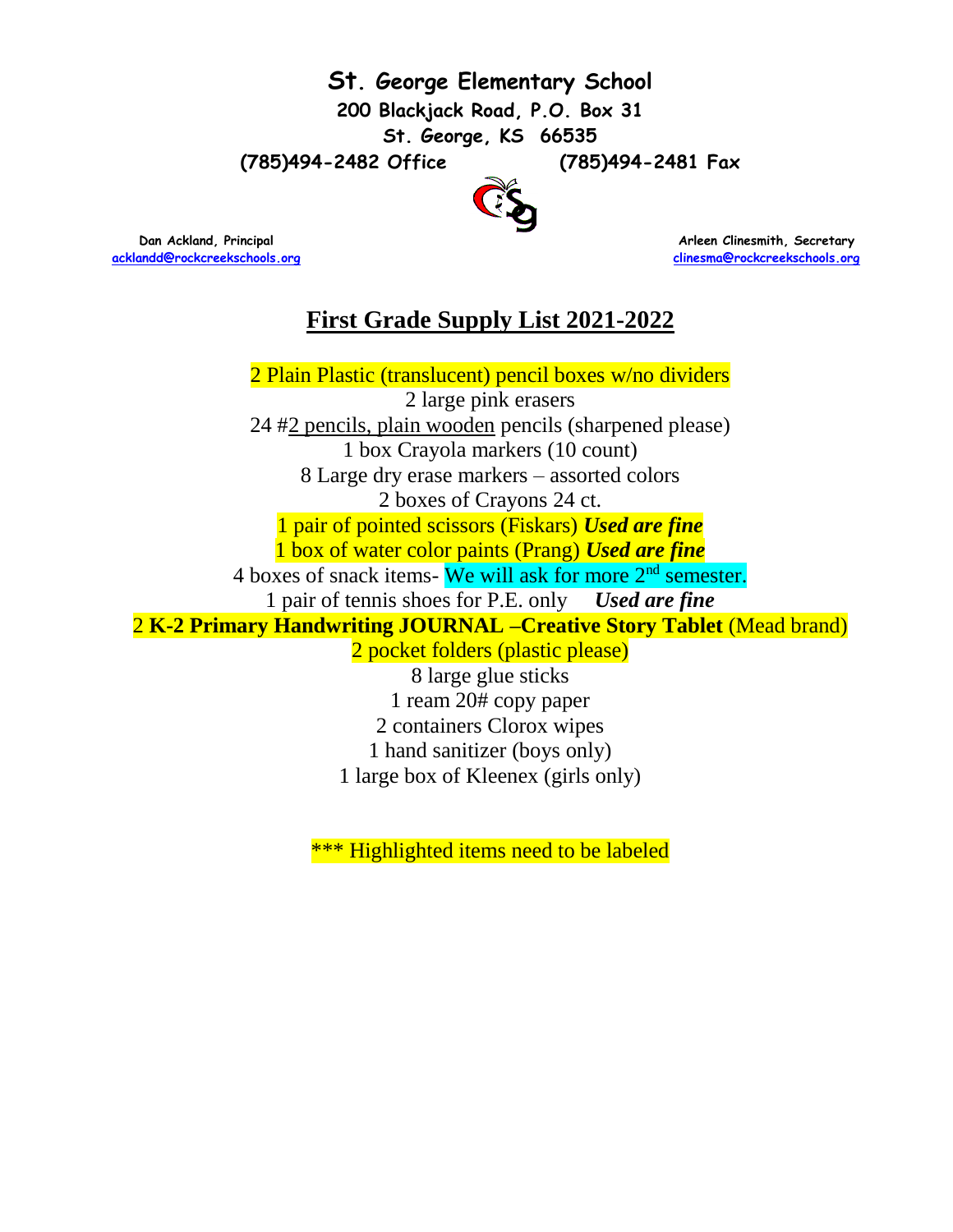

**[acklandd@rockcreekschools.org](mailto:acklandd@rockcreekschools.org) [clinesma@rockcreekschools.org](mailto:clinesma@rockcreekschools.org)** 

**Dan Ackland, Principal Arleen Clinesmith, Secretary and Arleen Clinesmith, Secretary and Arleen Clinesmith, Secretary** 

### **Second Grade Supply List 2021-2022**

**2 Plastic Pencil Boxes 2 Pink Erasers 24 #2 Pencils-Sharpened 1 Crayola Marker 10 Count - thin 2 Crayola Marker 10 Count - regular 4 Large Dry Erase Markers 3 Crayola Crayons 24 Count 1 Pair Pointed Scissors 4 Wide Ruled Spiral Notebook 1 Red Plastic Pocket Folders 1 Blue Plastic Pocket Folder 1 Green Plastic Pocket Folder 4 Large Glue Sticks 1 Ream 20# White Copy Paper 6 Boxes Cereal for snacks – Nut Safe PE Shoes, Used ok, Rubber Sole 1 Reusable Water Bottle 1 Large Kleenex Girls - quart size baggies Boys - gallon size baggies**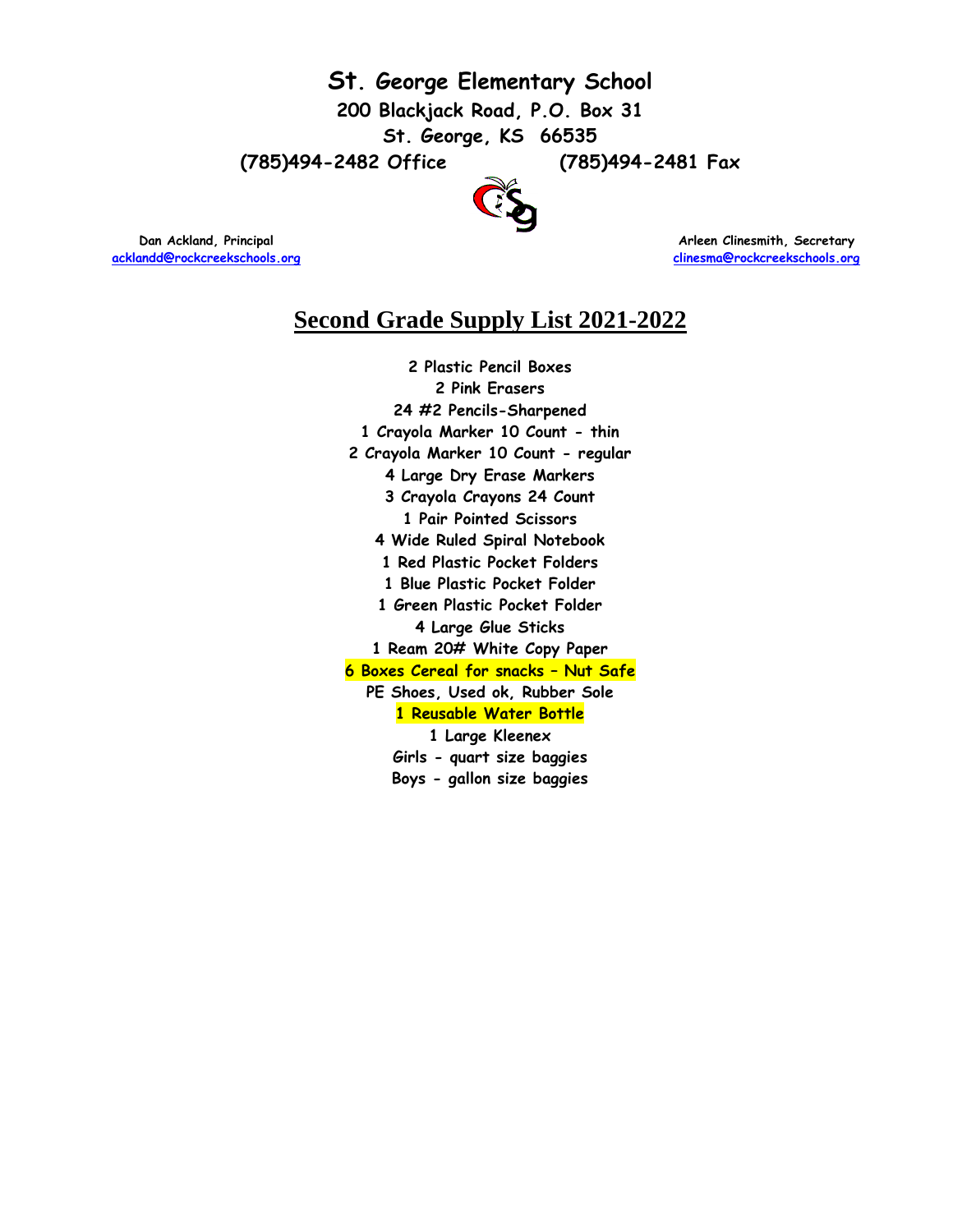

**[acklandd@rockcreekschools.org](mailto:acklandd@rockcreekschools.org) [clinesma@rockcreekschools.org](mailto:clinesma@rockcreekschools.org)** 

**Dan Ackland, Principal Arleen Clinesmith, Secretary and Arleen Clinesmith, Secretary** 

# **Third Grade Supply List 2021-2022**

2 – Packs of Expo Markers (4 packs, wide-tipped black or blue) 1 – 8 glue sticks 1 - 10 pack (or more) of thick tipped Crayola markers 1 - 10 pack (or more) of Crayola thin tipped markers 3 – Pink Erasers 1 - Crayola water colors 24 - #2 pencils 1 - Box of 24 (or greater) Crayola Crayons 2 - 1 inch binder with clear cover on the front 6 – Three Whole Punched Pocket Folders, plastic preferred (green, yellow, red, blue, orange, purple) 2 – Spiral Notebooks, wide ruled (No Glitter) 2 – Packages of 20# Copy Paper 1 – Package of Wide Ruled Notebook Paper 1 – Box of Kleenex 1 – Bottle of Clorox Wipes Girls 1 – Box of Quart Ziploc Bags Boys 1 - Box of Gallon Ziploc Bags Headphones or earbuds (not wireless) Pair of tennis shoes (used okay) for PE